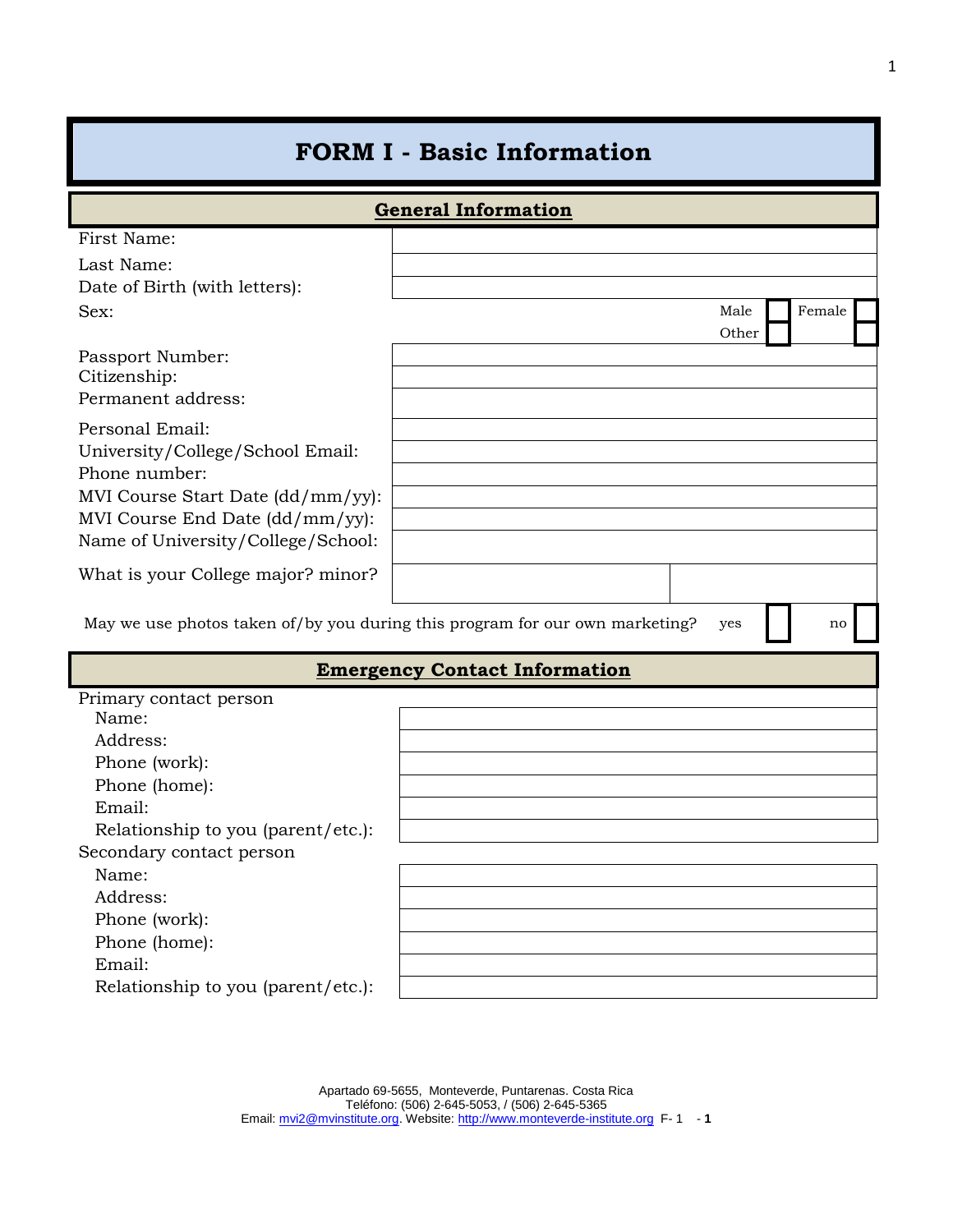## **FORM II - Health Information**

Your health and safety are important to us. Any health information you share will help us deal with any health or emergency issues should they arise

| Family Health Care Provider                                      |     |    |  |
|------------------------------------------------------------------|-----|----|--|
| Name of Physician:                                               |     |    |  |
| Name of Practice (if applicable):                                |     |    |  |
| Address:                                                         |     |    |  |
| Phone:                                                           |     |    |  |
| International Health Insurance Information                       |     |    |  |
| Company:                                                         |     |    |  |
| Name as it appears on policy:                                    |     |    |  |
| Policy #:                                                        |     |    |  |
| Coverage Start Date (dd/mm/yy):                                  |     |    |  |
| Coverage End Date (dd/mm/yy):                                    |     |    |  |
| Are you allergic to wasp and/or bee stings?                      | yes | no |  |
| If yes, you must bring an epipen or other medication.            |     |    |  |
| Are you allergic to any medication? (Please see note on the      | yes | no |  |
| diet form regarding penicillin allergies.)                       |     |    |  |
| If yes, please list:                                             |     |    |  |
| Do you have any serious food allergies (peanut, shellfish, etc.) | yes | no |  |
| If so, what is your emergency medication (you                    |     |    |  |
| must bring it with you):                                         |     |    |  |
| Will you be taking medications while in Costa                    | yes | no |  |
| Rica?                                                            |     |    |  |
| If yes, please list them and describe the reason                 |     |    |  |
| for their being prescribed:                                      |     |    |  |
|                                                                  |     |    |  |
| Please list any other physical or psychological                  |     |    |  |
| conditions that we should know about:                            |     |    |  |
|                                                                  |     |    |  |
|                                                                  |     |    |  |
|                                                                  |     |    |  |
|                                                                  |     |    |  |